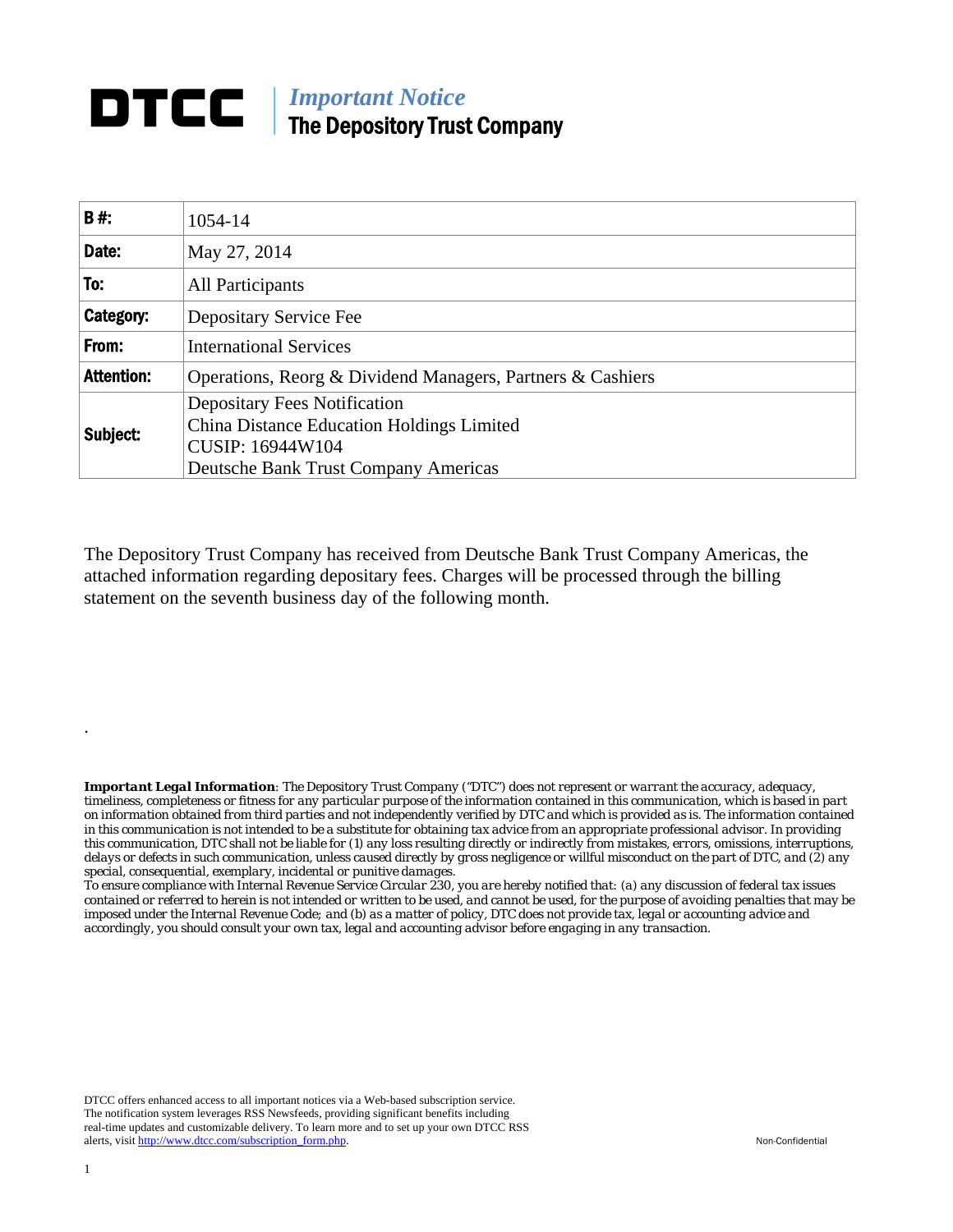Deutsche Bank Trust Company Americas Trust and Securities Services Global Equity Services

## *DEPOSITARY RECEIPTS*

To: Holders of American Depositary Receipts (ADRs) Issued in respect of equity shares of China Distance Education Holdings Limited

Cusip: 16944W104 ISIN: US16944W1045

Please be advised that pursuant to the provisions of the Deposit Agreement dated as of July 29, 2008 by and among China Distance Education Holdings Limited (the "Company"), Deutsche Bank Trust Company Americas, as depositary (the "Depositary"), and all Holders and Beneficial Owners of American Depositary Shares ("ADSs") evidenced by ADRs issued thereunder, the Depositary is entitled to charge an annual fee of US\$0.02 per ADS for the operation and maintenance costs in administering the ADRs.

Deutsche Bank Trust Company Americas, as Depositary, has established July 3, 2014 as the record date upon which it will assess such charge. In connection therewith, Deutsche Bank Trust Company Americas will instruct The Depository Trust Company (DTC) to debit the accounts of each of their respective participants holding China Distance Education Holdings Limited ADSs (or interests therein) as of the July 3, 2014 record date for the amounts owing in connection herewith.

Deutsche Bank Trust Company Americas As Depositary May 27, 2014